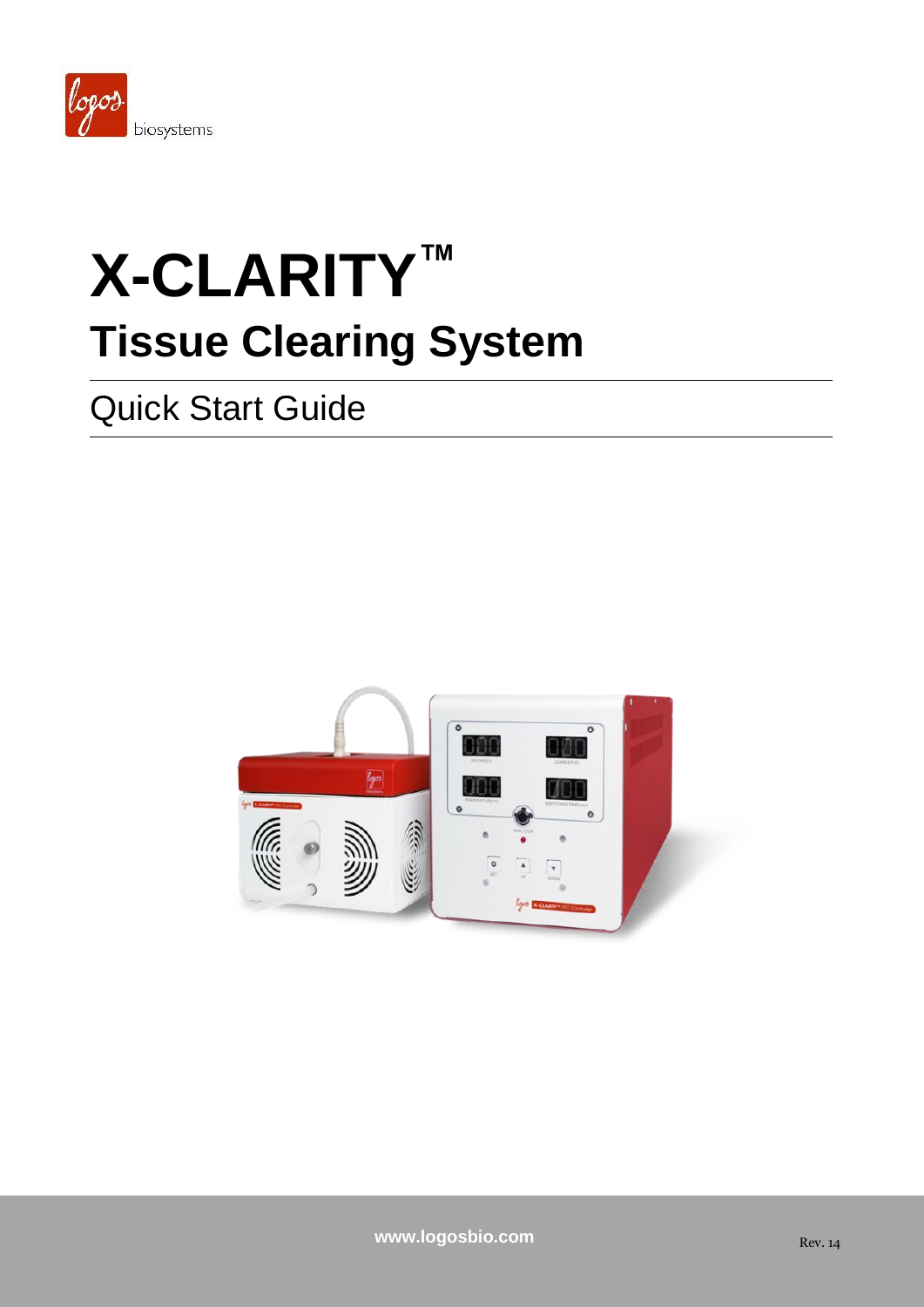This Quick Start Guide provides instructions to install and use the X-CLARITY™ Tissue Clearing System. Before using this system, read the user manual in the supplied USB drive carefully to ensure that you know how to operate it safely and correctly.

## **CAUTION!!!**

- 1. **DO NOT** open or close the ETC Chamber safety cover with the snap-lock connector tube still attached.
	- 2. **DO NOT** detach the snap-lock connector tube when it has liquid in it. Drain the tube before detaching it from the ETC Chamber.
	- 3. **DO NOT** pour liquids directly into the ETC Chamber. Always use the pump to fill or drain the ETC Chamber. See the user manual for more details.
	- 4. **BEWARE** of electric shock. Keep the ETC Chamber as dry as possible. If buffer spills or leaks occur, immediately turn off the power. Clean up the liquid as quickly as possible with a clean, dry cloth to prevent damage.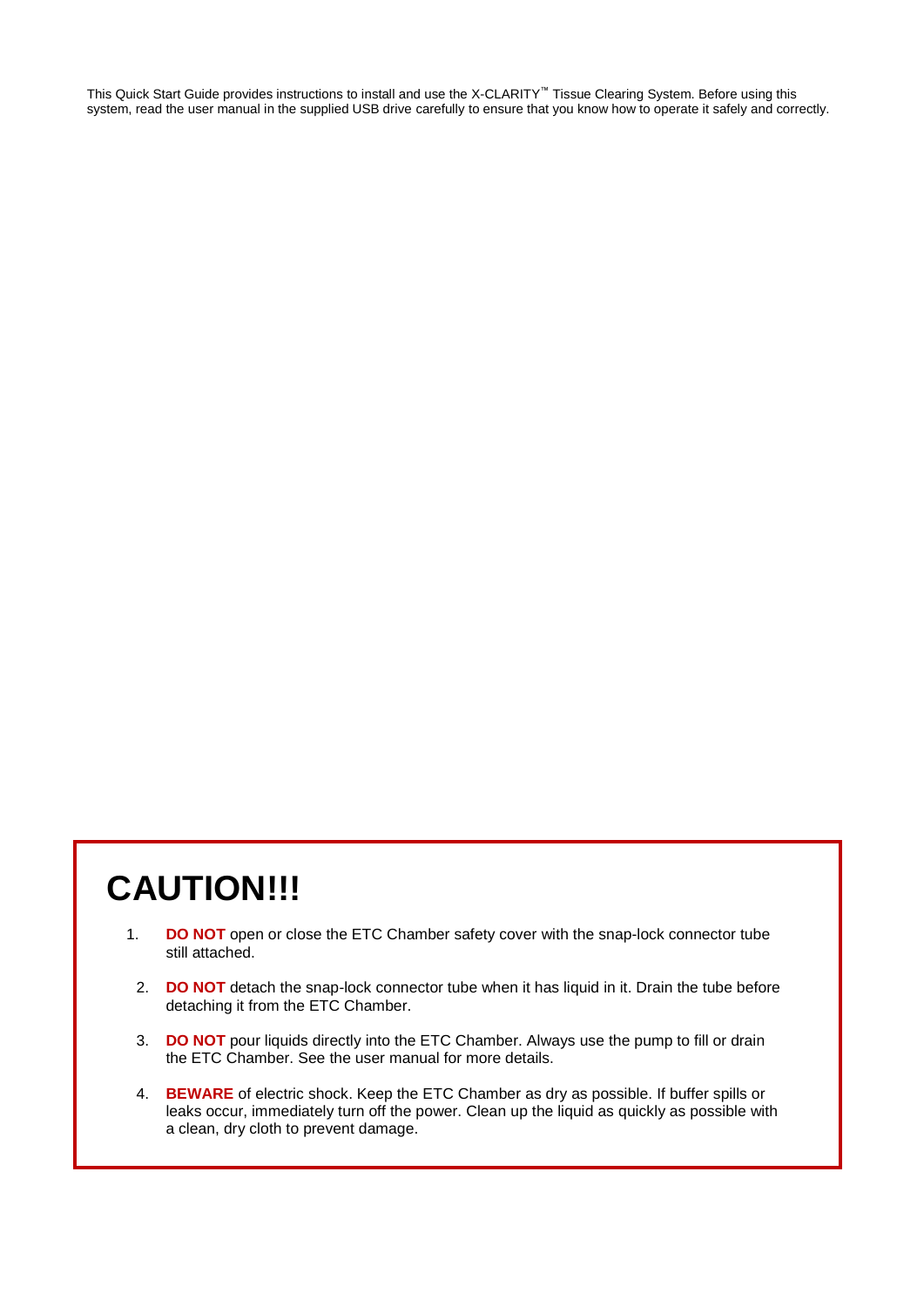## **Tissue Clearing System Components**



**ETC Chamber** C10101



Multi-Cable C12101



**ETC Controller** C10201



Pump C10301



Reservoir

**Peristaltic Pump Tube** C12104



issue Container (5) C12001



Power Cord (2) C12201



**Snap-Lock Connector Tube** 

C12103

**Container Holder** C12002

殰

USB Drive, 16 GB

U10005



**Electrophoretic Tissue Clearing Solution (12)** C13001

*\*note: pictures are not to scale*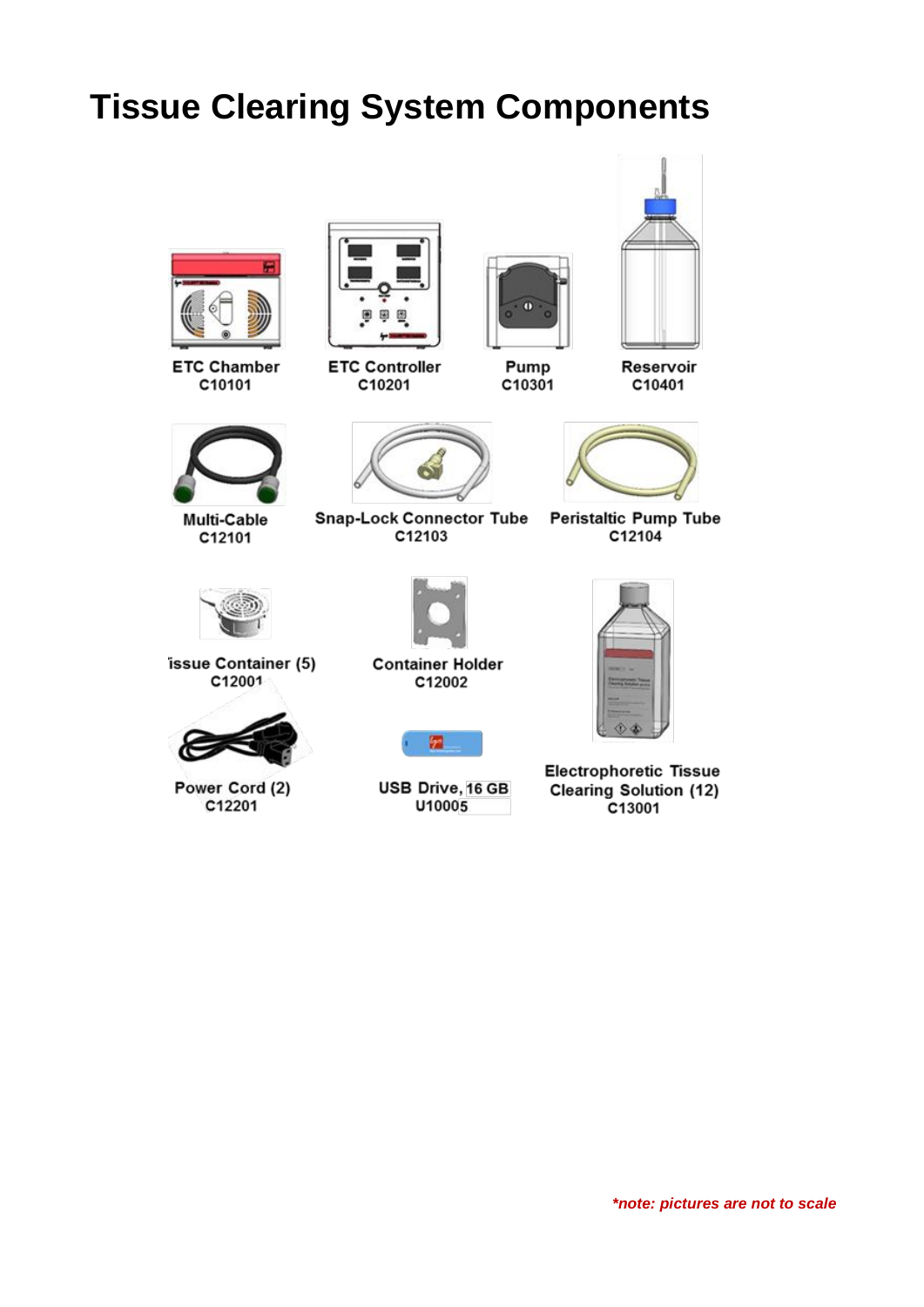

### **Making the Connections**

#### **A. Multi-Cable: ETC Controller and the ETC Chamber**

1. Connect the ends of the multi-cable to the ports on the rear panels of the ETC Controller and Chamber. Check the homing grooves and the orientation of the pins on the ends of the multi-cable for proper orientation.



2. Fasten the nuts tightly to ensure a tight connection.

#### **B. Temperature Probe Connector: Temperature Probe and the ETC Controller**

- 1. Screw the reservoir cap onto the reservoir. Make sure the temperature probe and reservoir outlet tube are both inside the reservoir.
- 2. Plug the temperature probe connector into the temperature probe port on the rear panel of the ETC Controller. Check the homing groove on the end of the connector and the thickness of the pins in the port for proper orientation.

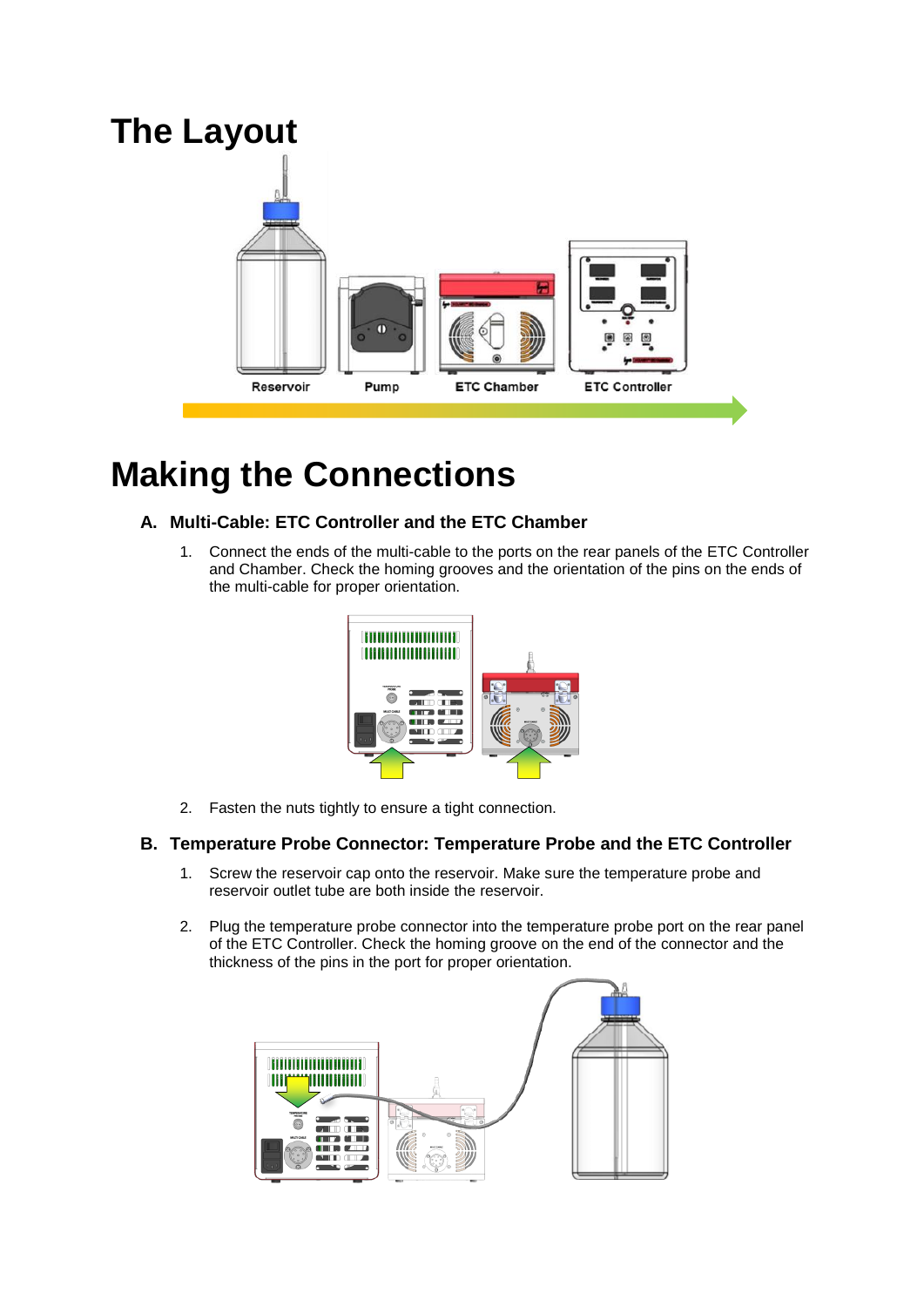#### **C. Peristaltic Pump Tube: Reservoir Outlet and the ETC Chamber Inlet**

- 1. Attach one end of the peristaltic pump tube to the ETC Chamber inlet located on the front panel of the ETC Chamber. Make sure there is a tight seal to prevent buffer leakage.
- 2. Attach the other end of the peristaltic pump tube to the reservoir outlet (the reservoir outlet is connected to tubing that extends into the reservoir). Make sure there is a tight seal to prevent buffer leakage.
- 3. Pull the pump head lever to the left to open the compression block.



- 4. Lift the clamps on both sides of the pump head.
- 5. Load the middle of the peristaltic pump tube into the pump head. Make sure the tube is between the rollers and the compression block.
- 6. Release the clamps.
- 7. Pull the pump head lever to the right to close the compression block.

#### **D. Power Cords**

- 1. Plug in a power cord to the pump. Connect to a power outlet.
- 2. Plug in a power cord to the ETC Controller. Connect to a power outlet.

#### **E. Snap-Lock Connector Tube: ETC Chamber Outlet and the Reservoir Inlet**

- 1. Screw the chamber cap onto the ETC Chamber.
- 2. Close the safety cover.
- 3. Attach the plastic head of the snap-lock connector tube to the chamber outlet protruding from the chamber cap. You will feel and hear a click when it has attached properly.



4. Attach the other end of the snap-lock connector tube to the reservoir inlet. Make sure there is a tight seal to prevent buffer leakage.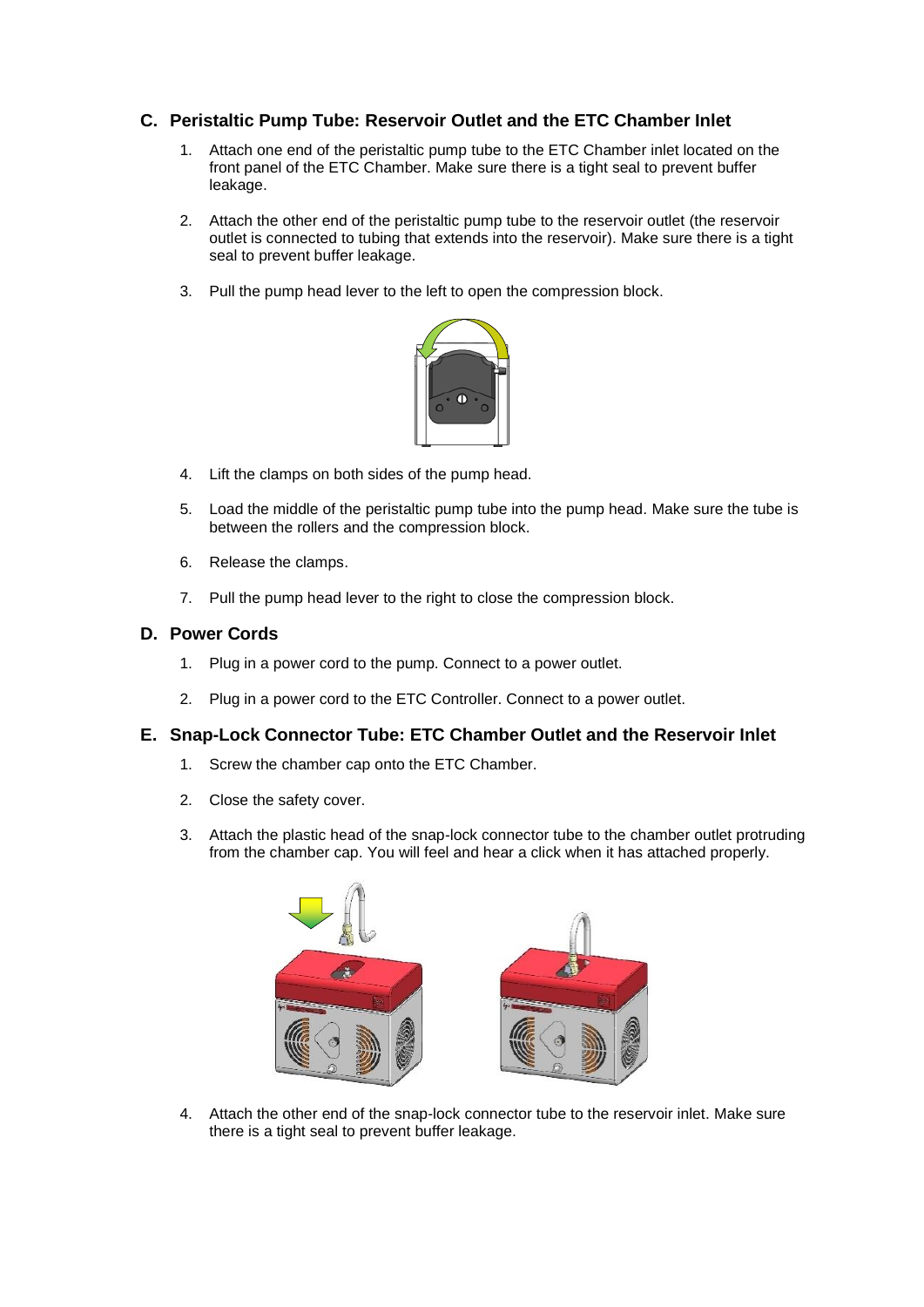# **Ready, Set, Run!**

#### **A. Buffer Flow**

- 1. Fill the reservoir with 1.2 L Electrophoretic Tissue Clearing Solution.
- 2. Screw on the reservoir cap. Make sure all tubes are connected securely and properly.
- 3. Turn on the pump.
- *4.* Set the pump speed to 30-50 rpm and direction to pump the Electrophoretic Tissue Clearing Solution from the reservoir to the ETC Chamber. Make sure the buffer is flowing in the right direction: **Reservoir** *reservoir outlet chamber inlet*  **ETC Chamber**
- 5. Stop the pump when the ETC Chamber is half full.

#### **B. Sample Insertion**

- 1. Press the stainless steel button on the side of the snap-lock connector to release the tube from the ETC Chamber.
- 2. Open the safety cover and unscrew the chamber cap.
- 3. Insert the sample holder into the chamber (upright).



- 4. Screw on the chamber cap tightly and close the safety cover. If the safety cover is open, the system will not run even if you push the RUN/STOP button.
- 5. Attach the plastic head of the snap-lock connector tube to the chamber outlet protruding from the cap. You will feel and hear a click when it has attached properly.

#### **C. Tissue Clearing**

- 1. Turn on the ETC Controller. Red numbers will appear on the LED displays.
- 2. Push the SET button to select current, temperature, or time. Use the UP and DOWN buttons to adjust the values. Push the SET button again to complete the setting.

| <b>Recommended Settings</b> |                  |
|-----------------------------|------------------|
| Current                     | 1.5A             |
| Temperature                 | $37-45$ °C       |
| Time                        | Sample-dependent |
| Pump speed                  | 30 rpm           |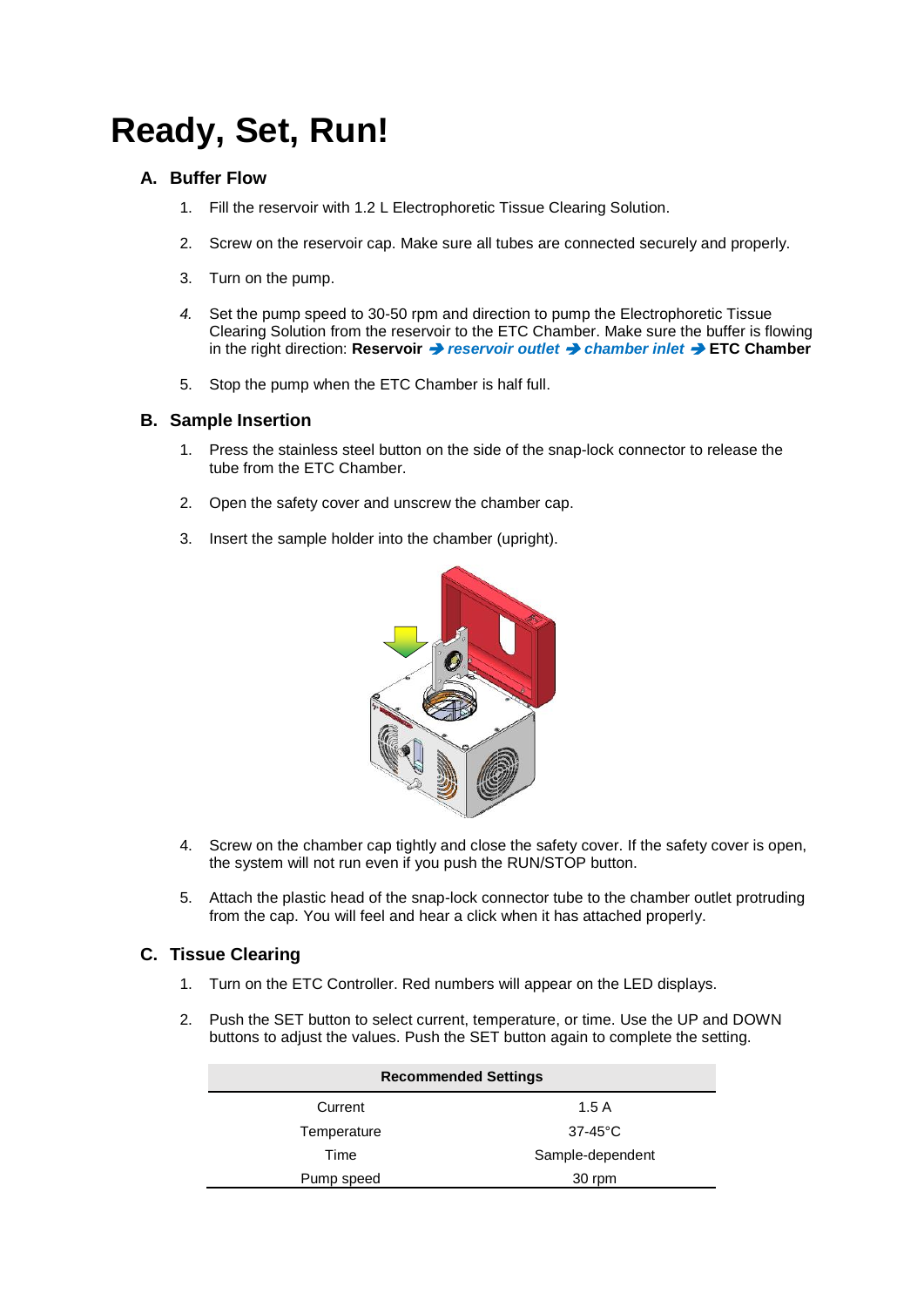3. Start the pump. Make sure the buffer is flowing in the right direction.



**Reservoir → reservoir outlet → chamber inlet → ETC Chamber →** *chamber outlet → reservoir inlet → Reservoir* 

4. Push the RUN/STOP button on the ETC Controller to start clearing. A red halo will appear around the button when the instrument is running.

### **Opening the ETC Chamber**

- 1. Push the RUN/STOP button on the ETC Controller to stop clearing.
- 2. Turn the ETC Controller off.
- 3. Drain the ETC Chamber and the snap-lock connector tube.
	- a) Reverse the direction of the pump.
	- b) The snap-lock connector tube will empty into the ETC Chamber. Make sure the tube is completely empty before disconnecting it from the ETC Chamber.
	- c) The buffer will flow out of the chamber inlet back into the reservoir. You can watch the buffer level drop through the window of the ETC Chamber.
- 4. When the ETC Chamber is sufficiently drained, turn off the pump.
- 5. Press the stainless steel button on the side of the snap-lock connector to release the tube from the ETC Chamber.
- 6. Detach the snap-lock connector tube from the chamber outlet.
- 7. Open the safety cover and unscrew the chamber cap.
- 8. Check your sample.